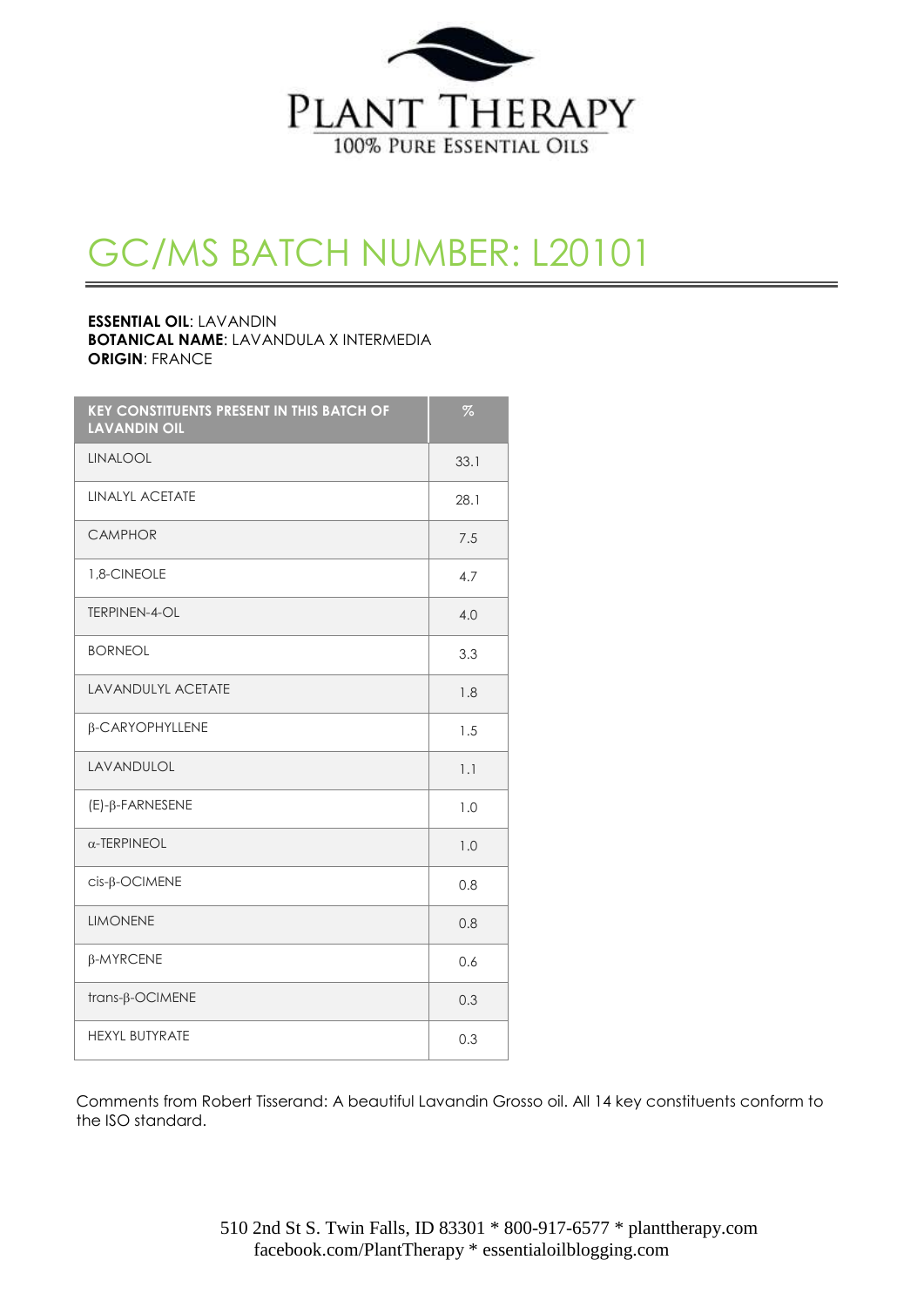

**Customer :**

**PLANT THERAPY 126 Locust Street South Twin Falls, ID 83 301 USA**

| Sample nature:                  | <b>ESSENTIAL OIL</b>                                |
|---------------------------------|-----------------------------------------------------|
| <b>Botanical species:</b>       | LAVANDULA X INTERMEDIA                              |
| <b>Reference name:</b>          | <b>LAVANDIN</b>                                     |
| <b>Batch number:</b>            | L <sub>20101</sub>                                  |
| Origin:                         | <b>FRANCE</b>                                       |
| Part:                           | <b>FLOWER</b>                                       |
| <b>Pyrenessences reference:</b> | F060                                                |
| Date of reception:              | 10/02/2015                                          |
| Date analysis:                  | 10/14/2015                                          |
| Packaging:                      | Brown flask of $5 \text{ ml}$ – ambient temperature |
| <b>Analysis:</b>                | Classic                                             |

**Rapport valided by :** Daniel Dantin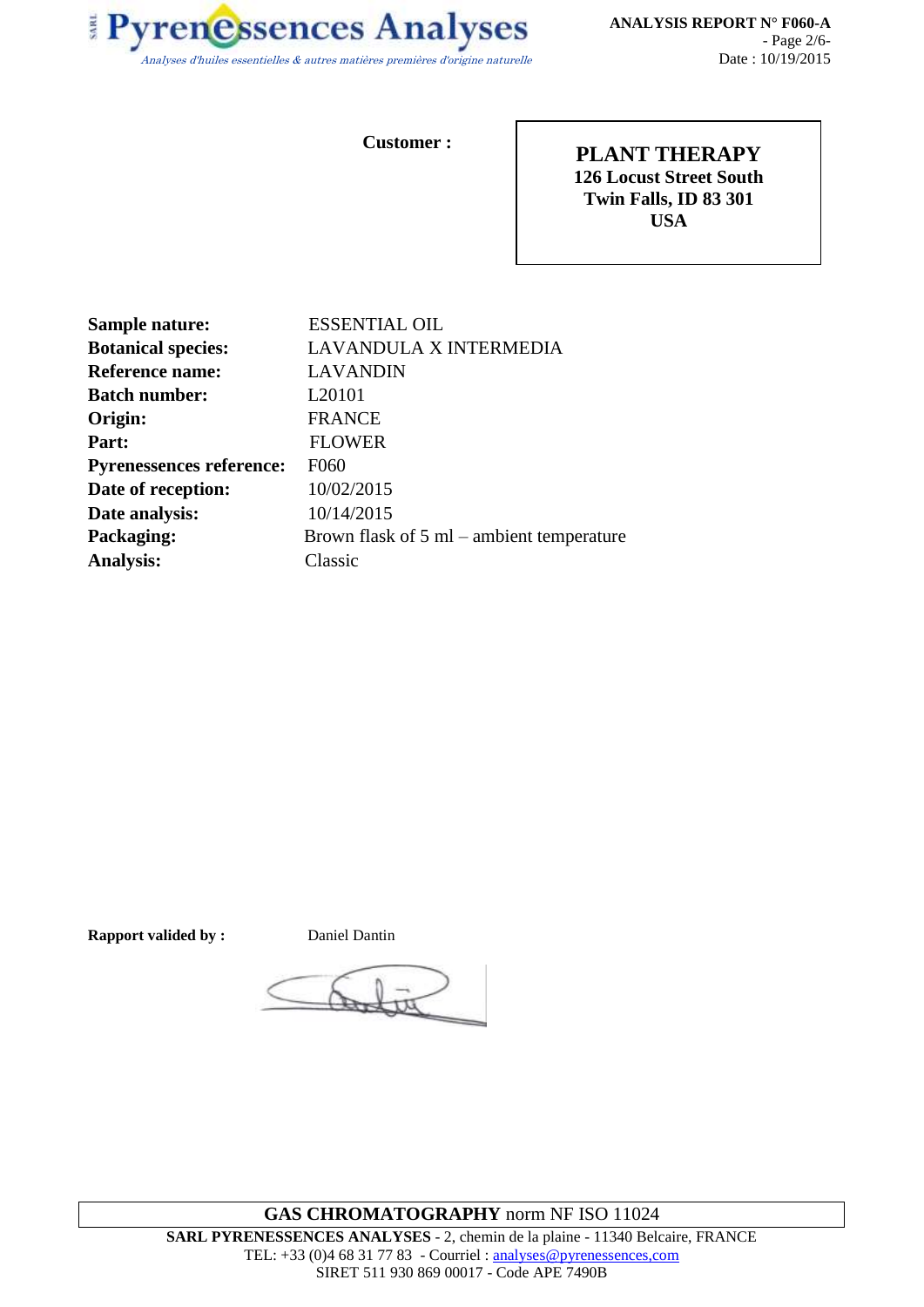

#### **Analysis conditions :**

CPG 6890 / MS 5973 – Column : VF WAX polar 60 m  $\times$  0,25 mm  $\times$  0,5 µm CPG 6890 FID - Column : VF WAX polar 60 m  $\times$  0,25 mm  $\times$  0,5 µm Temperature program : : 6 min  $60^{\circ}C - 2^{\circ}C/\text{min} \rightarrow 80^{\circ}C - 1^{\circ}C/\text{min} \rightarrow 120^{\circ}C - 4^{\circ}C/\text{min} \rightarrow 250^{\circ}C - 10$  min 250 °C Carrier gas He : 23 psis/MS – 30 psis/FID Sample injection / split : 1 µl of 10 % solution in hexane, Mass range : 30 to 350, Oil components are identified by a combination of retention times (our own database) and mass spectra library NKS 75 000 records, Percentages are calculated from GC/FID peaks areas without using corrections factors,

#### **Chromatographic Profile (GC/FID) :**



**SARL PYRENESSENCES ANALYSES** - 2, chemin de la plaine - 11340 Belcaire, FRANCE TEL: +33 (0)4 68 31 77 83 - Courriel : analyses@pyrenessences,com SIRET 511 930 869 00017 - Code APE 7490B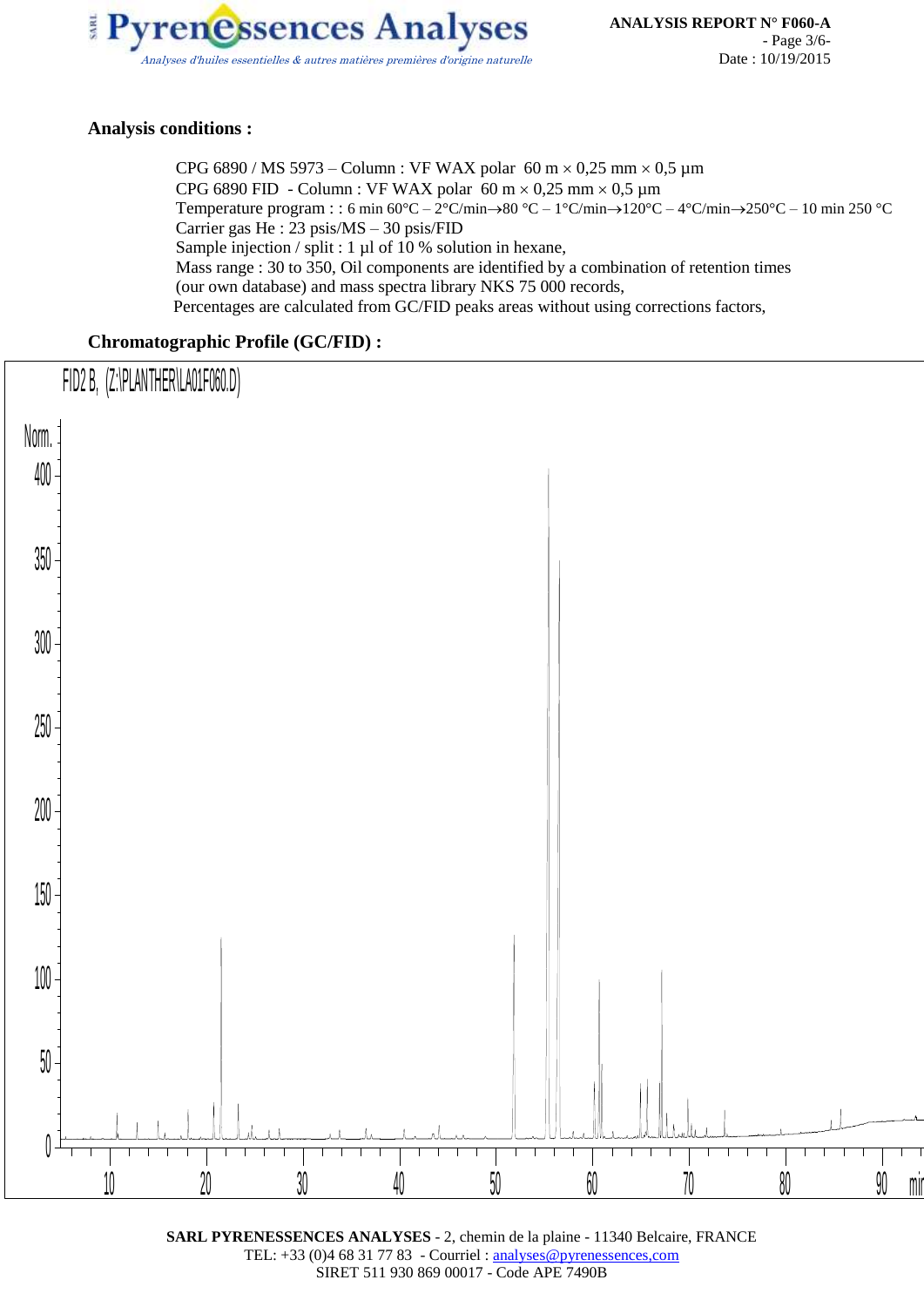

### **Identification results 1** – **LAVANDIN FRANCE BATCH N° L20101**

| Peak                | RT(min)      | Component                          | $\frac{0}{0}$ | Norm $(\% )$ | <b>Allergens</b><br>(%) |
|---------------------|--------------|------------------------------------|---------------|--------------|-------------------------|
| 1                   | 5,4          | <b>ACETONE</b>                     | 0,03          |              |                         |
| 2                   | 7,3          | <b>ISOVALERALDEHDE</b>             | 0,02          |              |                         |
| 3                   | 8,0          | HEXANE, METHOXY-                   | 0,03          |              |                         |
| $\overline{4}$      | 10,2         | <b>TRICYCLENE</b>                  | 0,01          |              |                         |
| 5                   | 10,7         | $\alpha$ -PINENE                   | 0,41          |              |                         |
| 6                   | 10,8         | $\alpha$ -THUYENE                  | 0,08          |              |                         |
| $\overline{7}$      | 12,8         | <b>CAMPHENE</b>                    | 0,29          |              |                         |
| $\overline{\infty}$ | 15,0         | $\beta$ -PINENE                    | 0,33          |              |                         |
| $\boldsymbol{9}$    | 15,6         | <b>SABINENE</b>                    | 0,11          |              |                         |
| 10                  | 16,0         | <b>PINADIENE</b>                   | 0,02          |              |                         |
| 11                  | 17,3         | ∆3-CARENE                          | 0,07          |              |                         |
| 12                  | 18,1         | <b>β-MYRCENE</b>                   | 0,56          | $0,3 - 1,0$  |                         |
| 13                  | 18,4         | $\alpha$ -PHELLANDRENE             | 0,02          |              |                         |
| 14                  | 19,4         | $\alpha$ -TERPINENE                | 0,04          |              |                         |
| 15                  | 20,1         | 1,8-CINEOLE, 2,3-DEHYDRO           | 0,01          |              |                         |
| 16                  | 20,7         | <b>LIMONENE</b>                    | 0,80          | $0,5 - 1,5$  | 0,80                    |
| 17                  | 21,5         | 1,8-CINEOLE                        | 4,72          | $4,0 - 8,0$  |                         |
| 18                  | 22,0         | <b>BUTYL BUTYRATE</b>              | 0,03          |              |                         |
| 19                  | 23,2         | $Cis$ - $\beta$ -OCIMENE           | 0,83          | $0,5 - 1,5$  |                         |
| 20                  | 24,3         | γ-TERPINENE                        | 0,15          |              |                         |
| 21                  | 24,7         | Trans-ß-OCIMENE                    | 0,31          | Nd - 1,0     |                         |
| 22                  | 25,1         | 3-OCTANONE                         | 0,05          |              |                         |
| 23                  | 26,2         | m-CYMENE                           | 0,02          |              |                         |
| 24                  | 26,5         | p-CYMENE                           | 0,14          |              |                         |
| 25                  | 26,6         | <b>HEXYL ACETATE</b>               | 0,10          |              |                         |
| 26                  | 27,5         | <b>TERPINOLENE</b>                 | 0,26          |              |                         |
| 27                  | 30,5         | 1-ETHYLHEXYL ACETATE               | 0,02          |              |                         |
| 28                  | 32,6         | <b>HEXYL PROPIONATE</b>            | 0,04          |              |                         |
| 29                  | 32,8         | HEXYL ISOBUTYRATE                  | 0,16          |              |                         |
| 30                  | 33,7         | 1-HEXANOL                          | 0,25          |              |                         |
| $\overline{31}$     | 36,5         | OCT-1-EN-3-YL ACETATE              | 0,28          |              |                         |
| 32                  | 36,6         | <b>ALLO-OCIMENE</b>                | 0,01          |              |                         |
| 33                  | 37,0         | 3-HEXEN-1-OL                       | 0,13          |              |                         |
| 34                  | 38,0         | 3-OCTANOL<br><b>HEXYL BUTYRATE</b> | 0,01          |              |                         |
| 35<br>36            | 40,5<br>41,6 | HEXYL 2-METHYLBUTYRATE             | 0,30<br>0,08  | $0,3 - 0,5$  |                         |
| 37                  | 43,4         | <b>LINALOOL Cis-OXIDE</b>          | 0,15          |              |                         |
| 38                  | 43,6         | HEXYL 3-METHYLBUTYRATE             | 0,15          |              |                         |
| 39                  | 44,1         | 1-OCTEN-3-OL                       | 0,41          |              |                         |
| 40                  | 45,8         | Trans-THUYANOL                     | 0,11          |              |                         |
| 41                  | 46,6         | <b>LINALOOL Trans-OXIDE</b>        | 0,12          |              |                         |
| 42                  | 47,1         | <b>OCTYL ACETATE</b>               | 0,03          |              |                         |
| 43                  | 48,9         | $\alpha$ -COPAENE                  | 0,09          |              |                         |
| 44                  | 51,8         | <b>B-BOURBONENE</b>                | 0,05          |              |                         |
| 45                  | 52,0         | <b>CAMPHOR</b>                     | 7,52          | $6,0 - 8,5$  |                         |
|                     |              |                                    |               |              |                         |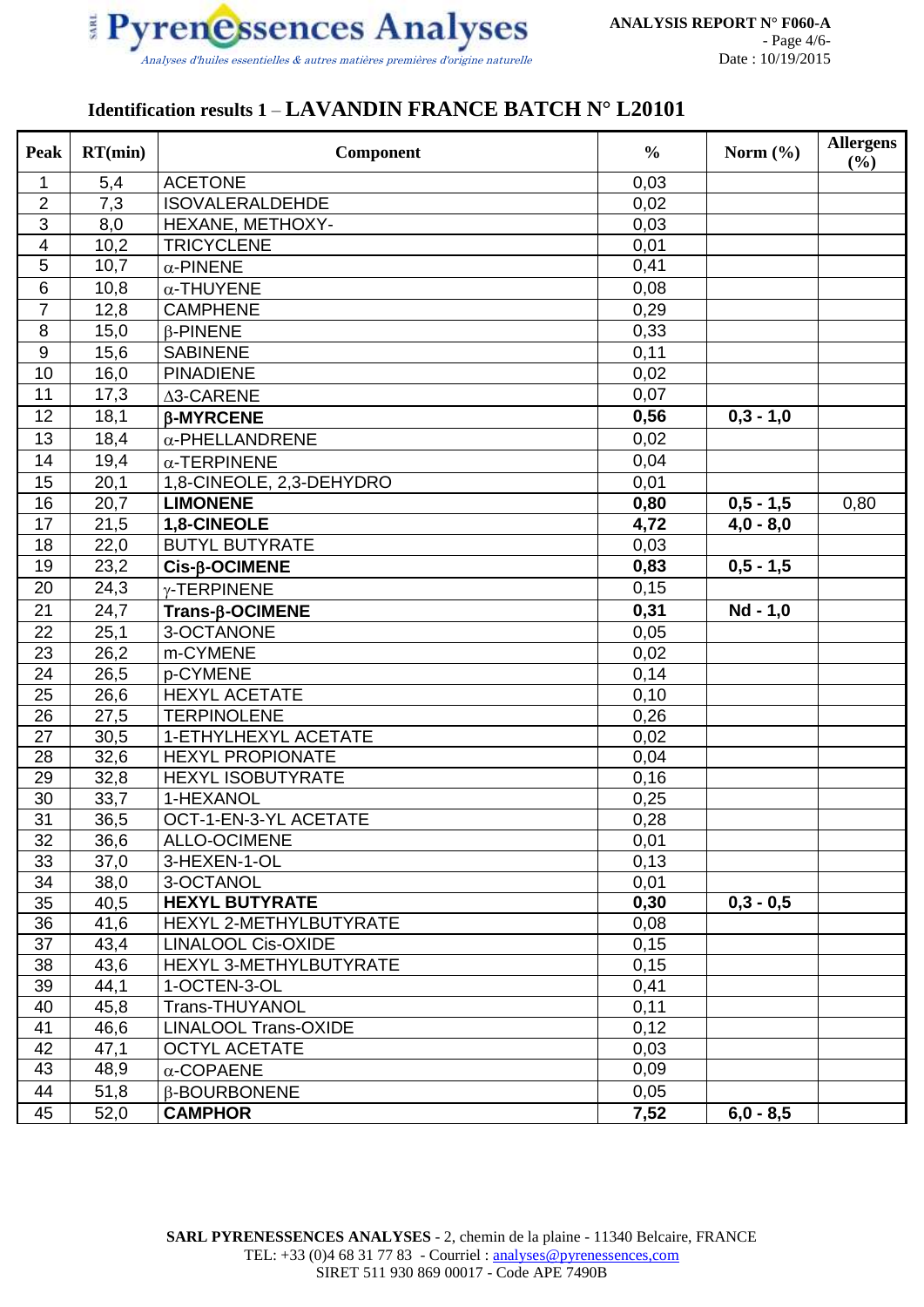

#### **Identification results 2** – **LAVANDIN FRANCE BATCH N° L20101**

| Peak            | RT(min) | Component                            | $\frac{0}{0}$ | Norm $(\% )$ | <b>Allergens</b><br>(%) |
|-----------------|---------|--------------------------------------|---------------|--------------|-------------------------|
| 46              | 53,1    | $\alpha$ -GURJUNENE                  | 0,04          |              |                         |
| 47              | 53,8    | <b>BERGAMOTENE ISOMER</b>            | 0,11          |              |                         |
| 48              | 54,1    | <b>SESQUITERPENE</b>                 | 0,07          |              |                         |
| 49              | 55,4    | <b>LINALOOL</b>                      | 33,07         | $24 - 37$    | 33,07                   |
| 50              | 56,5    | <b>LINALYL ACETATE</b>               | 28,11         | $25 - 38$    |                         |
| 51              | 56,7    | <b>BERGAMOTENE ISOMER</b>            | 0,15          |              |                         |
| 52              | 57,0    | Trans-p-MENTH-2-EN-1-OL              | 0,04          |              |                         |
| 53              | 57,6    | $\alpha$ -cis-BERGAMOTENE            | 0,05          |              |                         |
| 54              | 58,0    | $\alpha$ -SANTALENE                  | 0,22          |              |                         |
| 55              | 58,2    | <b>FORMIATE DE BORNYLE</b>           | 0,04          |              |                         |
| 56              | 58,7    | <b>BORNYL ACETATE</b>                | 0,06          |              |                         |
| 57              | 59,1    | $\alpha$ -trans-BERGAMOTENE          | 0,14          |              |                         |
| 58              | 60,1    | <b>B-CARYOPHYLLENE</b>               | 1,51          |              |                         |
| 59              | 60,6    | <b>TERPINENE-4-OL</b>                | 3,96          | $1,5 - 5,0$  |                         |
| 60              | 60,9    | <b>LAVANDULYL ACETATE</b>            | 1,79          | $1,5 - 3,5$  |                         |
| 61              | 61,2    | HOTRIENOL + HEXYL CAPROATE           | 0,06          |              |                         |
| 62              | 62,1    | <b>HEXYL TIGLATE</b>                 | 0,16          |              |                         |
| 63              | 63,5    | <b>FARNESENE ISOMER</b>              | 0,06          |              |                         |
| 64              | 64,4    | Trans-PINOCARVEOL + FARNESENE ISOMER | 0,04          |              |                         |
| 65              | 64,6    | <b>FARNESENE ISOMER</b>              | 0,05          |              |                         |
| 66              | 64,8    | $\alpha$ -HUMULENE                   | 0,05          |              |                         |
| 67              | 64,9    | $E$ - $\beta$ -FARNESENE             | 1,04          |              |                         |
| 68              | 65,3    | <b>ZONARENE</b>                      | 0,06          |              |                         |
| 69              | 65,5    | δ-TERPINEOL                          | 0,18          |              |                         |
| 70              | 65,6    | <b>LAVANDULOL</b>                    | 1,11          | $0,2 - 1,0$  |                         |
| 71              | 65,8    | LAVANDULYL ISOBUTYRATE               | 0,04          |              |                         |
| 72              | 66,1    | Z-β-FARNESENE                        | 0,03          |              |                         |
| 73              | 67,0    | <b>BORNEOL</b>                       | 3,27          | $1,5 - 3,5$  |                         |
| 74              | 67,2    | $\alpha$ -TERPINEOL                  | 1,01          | $0,3 - 1,3$  |                         |
| 75              | 67,7    | <b>GERMACRENE D</b>                  | 0,50          |              |                         |
| $\overline{76}$ | 68,3    | <b>B-BISABOLENE</b>                  | 0,27          |              |                         |
| 77              | 68,4    | NERYL ACETATE                        | 0,11          |              |                         |
| 78              | 68,9    | $\alpha$ -SELINENE                   | 0,07          |              |                         |
| 79              | 69,1    | <b>BICYCLOGERMACRENE</b>             | 0,06          |              |                         |
| 80              | 69,2    | LAVANDULYL ISOBUTYRATE               | 0,04          |              |                         |
| 81              | 69,3    | LAVANDULYL BUTYRATE                  | 0,05          |              |                         |
| 82              | 69,4    | $\alpha$ -FARNESENE                  | 0,09          |              |                         |
| 83              | 69,8    | <b>GERANYL ACETATE</b>               | 0,54          |              |                         |
| 84              | 69,9    | <b>LINALOOL PYRANIC Trans-OXIDE</b>  | 0,04          |              |                         |
| 85              | 70,0    | LAVANDULYL METHYLBUTYRATE            | 0,29          |              |                         |
| 86              | 70,2    | γ-CADINENE                           | 0,20          |              |                         |
| 87              | 70,3    | <b>LAVANDULIC ESTER</b>              | 0,02          |              |                         |
| 88              | 70,6    | <b>B-SESQUIPHELLANDRENE</b>          | 0,19          |              |                         |
| 89              | 71,4    | <b>MYRTENOL</b>                      | 0,02          |              |                         |
| 90              | 71,6    | <b>CAMPHOLENOL</b>                   | 0,05          |              |                         |

**Identification results 3** – **LAVANDIN FRANCE BATCH N° L20101**